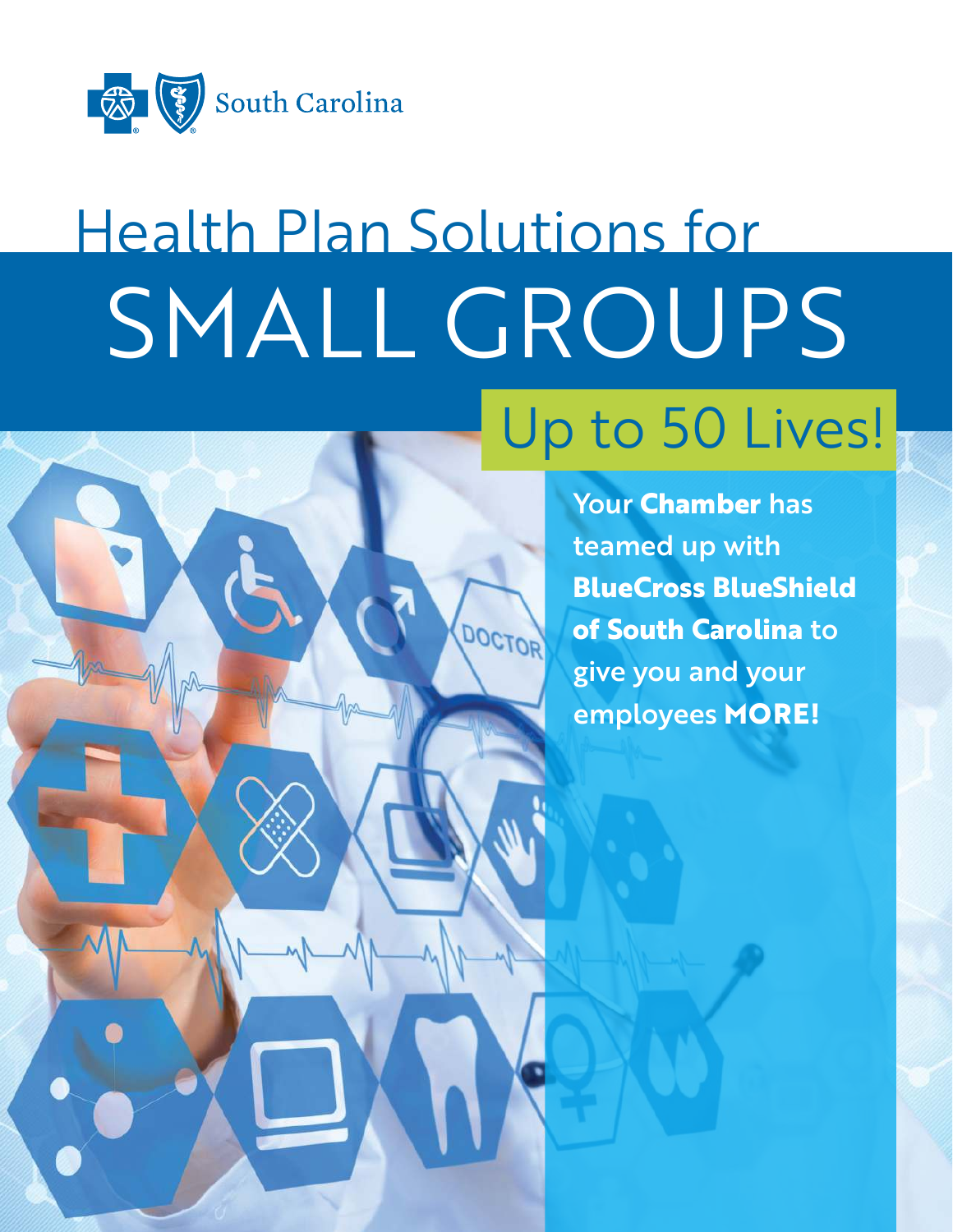### With BlueCross, businesses have solutions.

### With the Chamber, you get more!

As a Chamber member, you get access to exclusive benefits for your health insurance options.

#### **BlueCross offers a complete portfolio for small businesses around the state.**



Talk to your agent today to find out which solution fits your needs!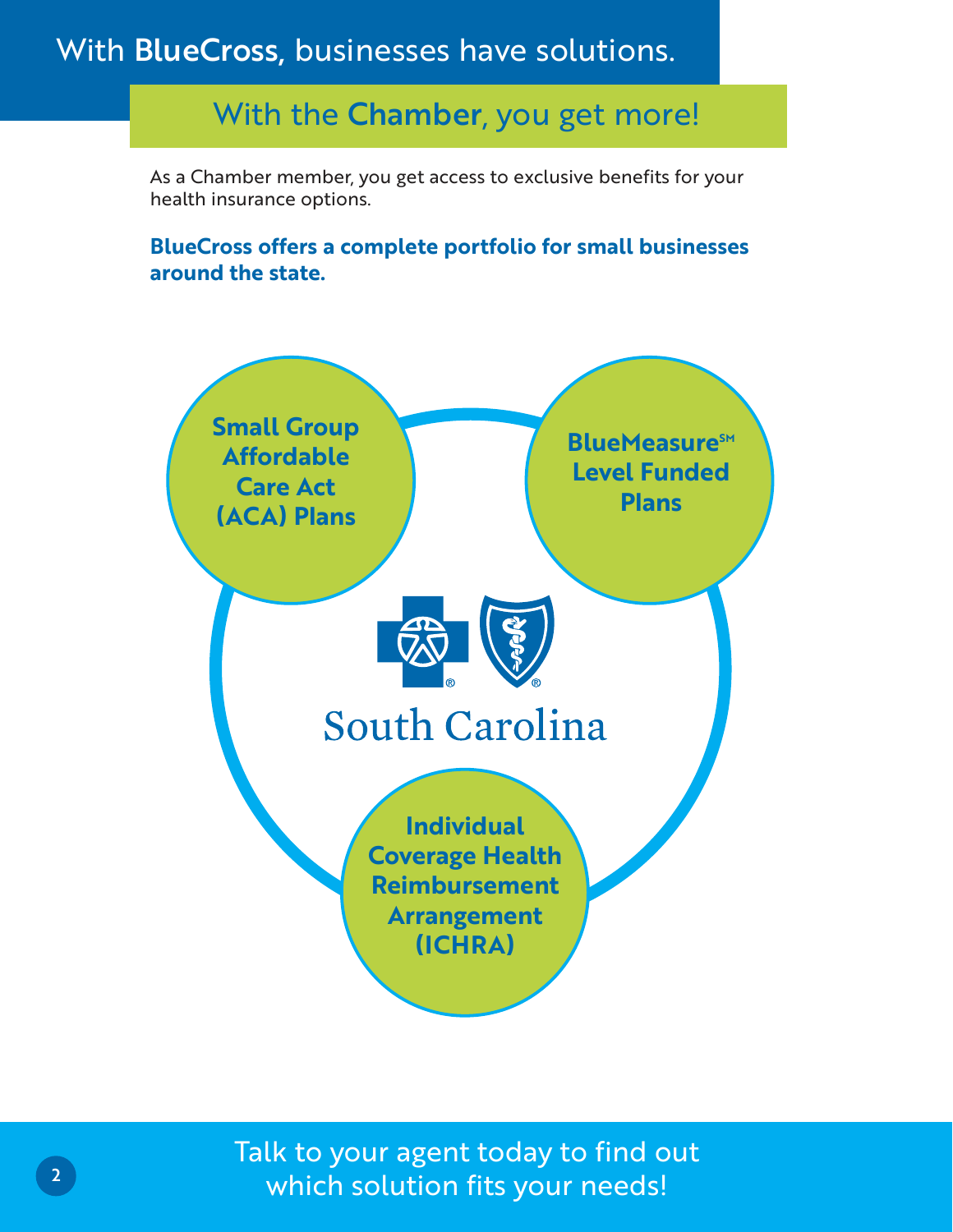## SMALL GROUP ACA PLANS

Business BlueEssentials<sup>SM</sup> includes three types of plans: Gold, Silver and Bronze. Each plan has the required minimum essential health benefits. Copays, coinsurance and deductibles vary depending on plan

### PLAN HIGHLIGHTS:

- 38 plan options to choose from
- Access to the Preferred Blue network
- \$500 extra to use towards preventive services (i.e. EKGs, Chest X-Rays, Blood Work)
- Include essential health benefits (i.e. routine wellness care and prescription drugs)

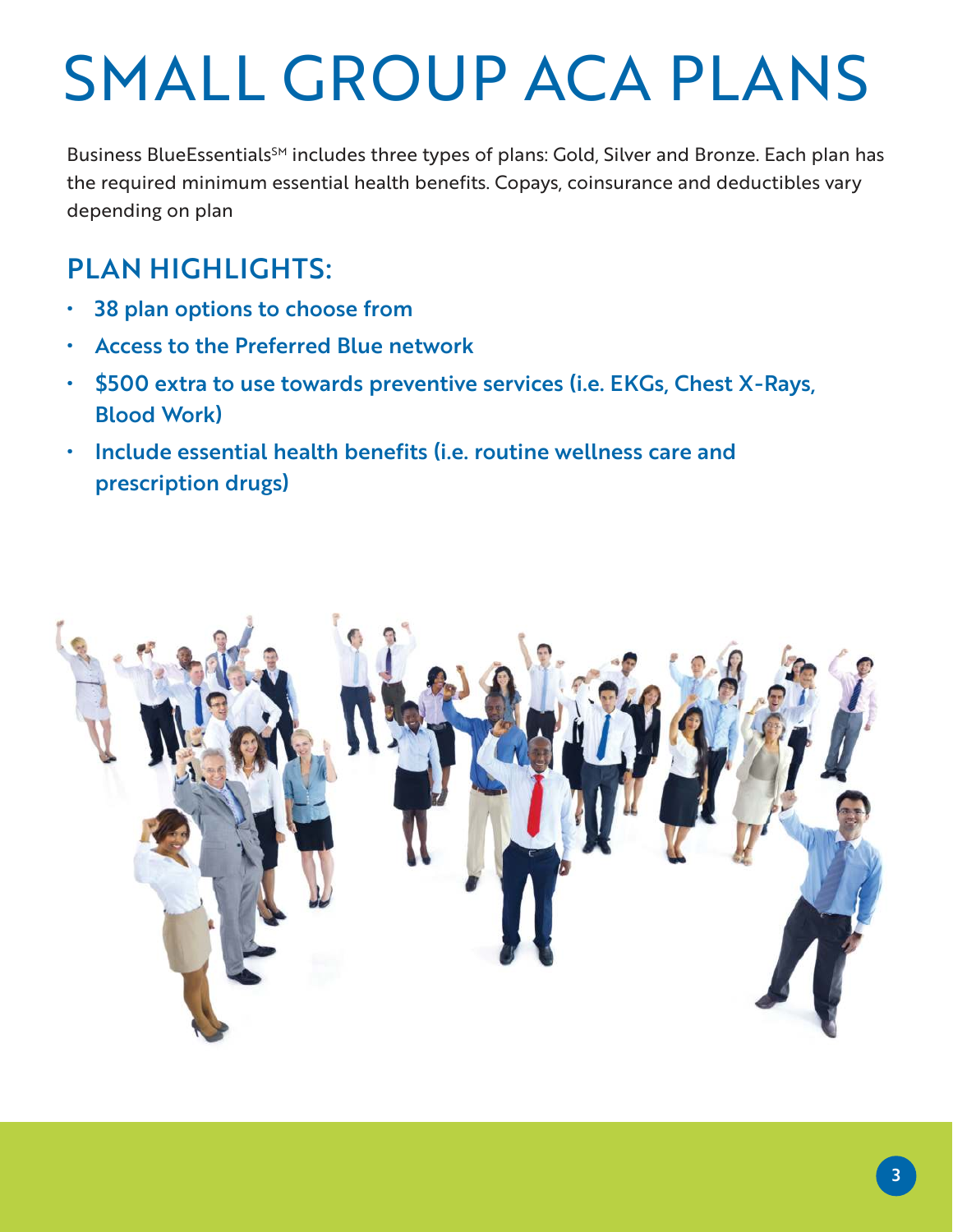### Individual Coverage Health Reimbursement Arrangements (ICHRA)

ICHRAs are a way for an employer to provide employees with a health plan while managing costs. With an ICHRA, employers set an amount they are comfortable contributing each month while their employees choose a plan to fit their needs.

#### $1 \overset{.}{\rightarrow} 2 \overset{.}{\rightarrow} 3 \overset{.}{\rightarrow} 4$ **THE EMPLOYER DETERMINES WHICH EMPLOYEES ARE ELIGIBLE TO PARTICIPATE IN AN ICHRA THE EMPLOYER SETS A MONTHLY COST TO CONTRIBUTE. EMPLOYEES CHOOSE TO ENROLL IN ANY THE INDIVIDUAL AND FAMILY PLANS OFFERED THROUGH BLUE CROSS. EMPLOYEES USE THE EMPLOYER CONTRIBUTION TO PAY FOR THEIR INDIVIDUAL AND FAMILY PLANS.**

### HOW DOES AN ICHRA WORK?

Because you are a Chamber member, you get a 60 percent savings on administrative fees!

- Standard Fees: \$25 or \$2.25 per member per month, whichever is greater
- Chamber Fee: \$1.00 per member per month with no minimum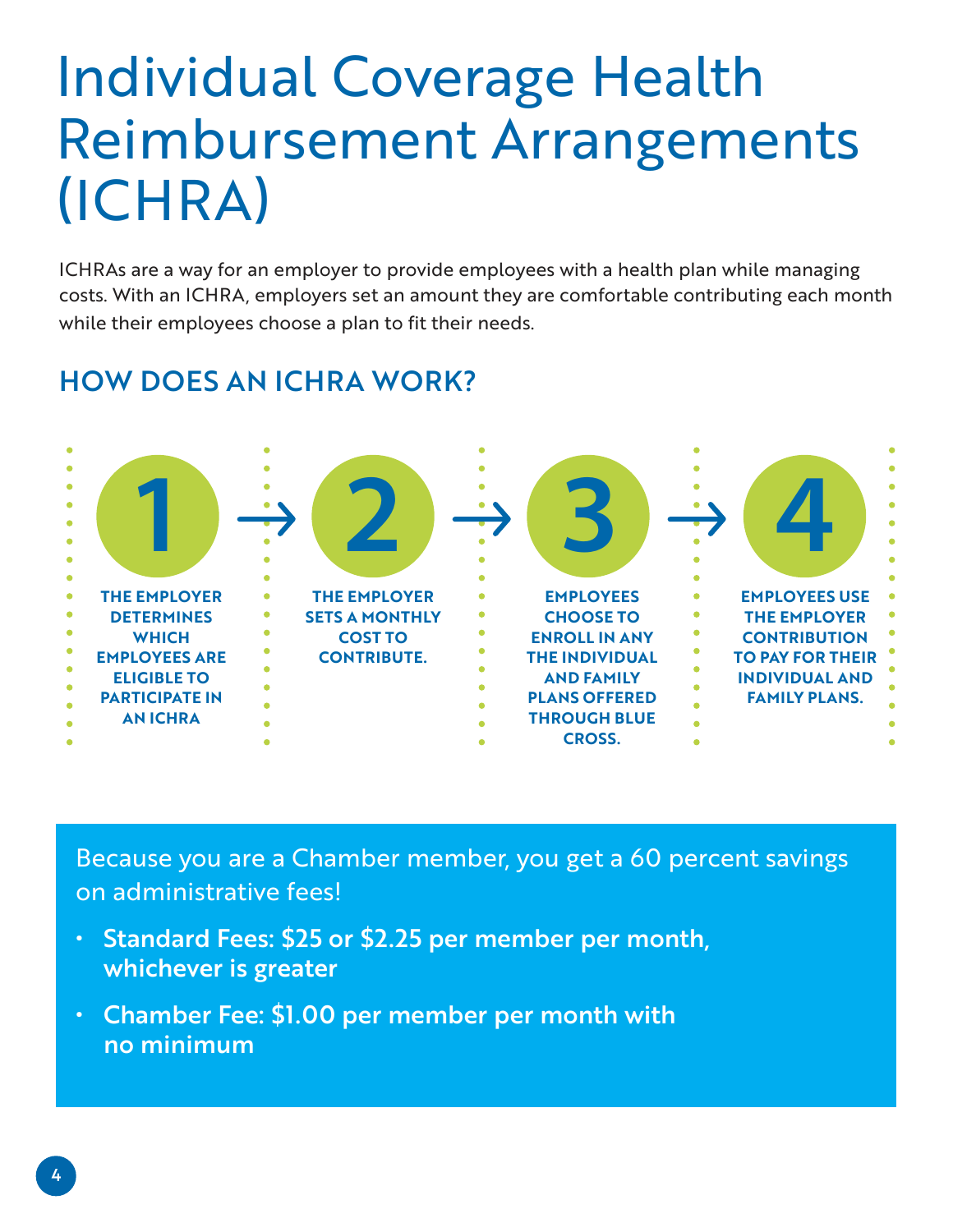## Chamber BlueMeasure<sup>SM</sup>

Level Funded Health Plans for Groups with 10-50 employees

### WHAT IS LEVEL FUNDED?

Level funded plans are an alternative coverage option for small businesses looking to lower health care costs while still providing quality coverage to their employees.

Level Funded plans are different from traditional insurance plans because they are not community rated and can potentially lower a group's fixed costs if the group qualifies.

Chamber members are offered Blue Rewards<sup>SM</sup> with these plans. Each member can earn up to \$150 per year for completing wellness activities like:

- **1. Getting a Flu Shot**
- **2. Annual Wellness Exam**
- **3. Telehealth Visit**

Members receive a loadable, prepaid Visa® card to use to pay for copays, deductibles, and coinsurance on covered medical services.

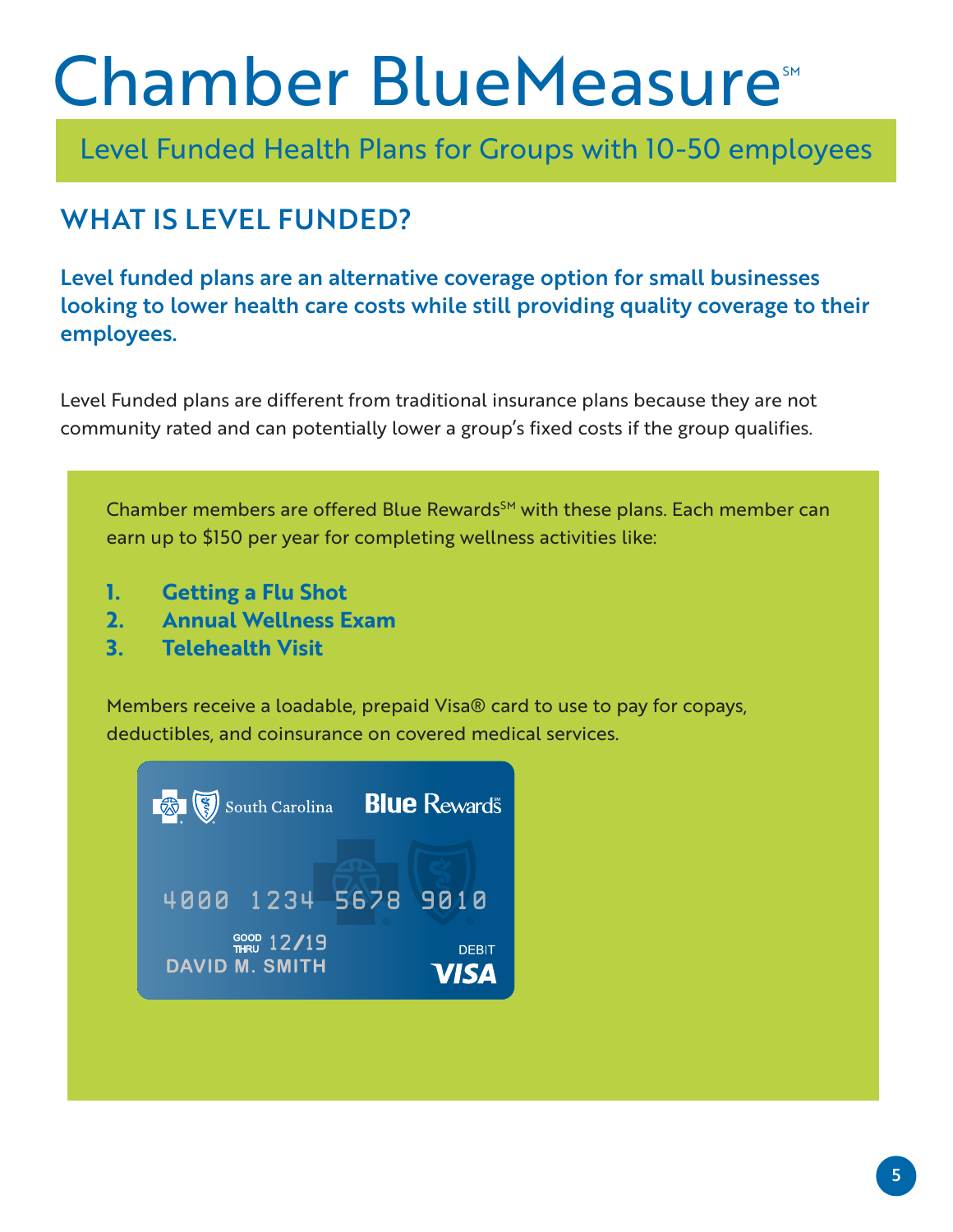### INTRODUCING

# CHAMBER PLUS

#### Your Chamber brings you, Chamber Plus!

The Chamber Plus card will provide discounts and reimbursement for vision and dental services.



### VSP® Advantage Exam Plus Plan:

- Annual exam, \$20 per exam
- 20 percent off retail price on lens enhancement
- 20 percent off retail price on frames
- 20 percent off retail price on sunglasses
- 15 percent off retail price on contacts



#### Dental Reimbursement:

- No network visit *any* dentist!
- Biannual exams, \$30 reimbursement per exam
- Biannual cleanings, \$30 reimbursement per cleaning

Members show their Chamber Plus member ID card at participating vision locations. To receive the dental reimbursement, members will have to submit a reimbursement form after each exam or cleaning. *Please note: This is not a comprehensive vision or dental care program.*

This is not insurance. Rates and discounts are subject to change without notice. Be sure to call the doctor in advance to make an appointment and to verify participation in the discount and/or reimbursement program.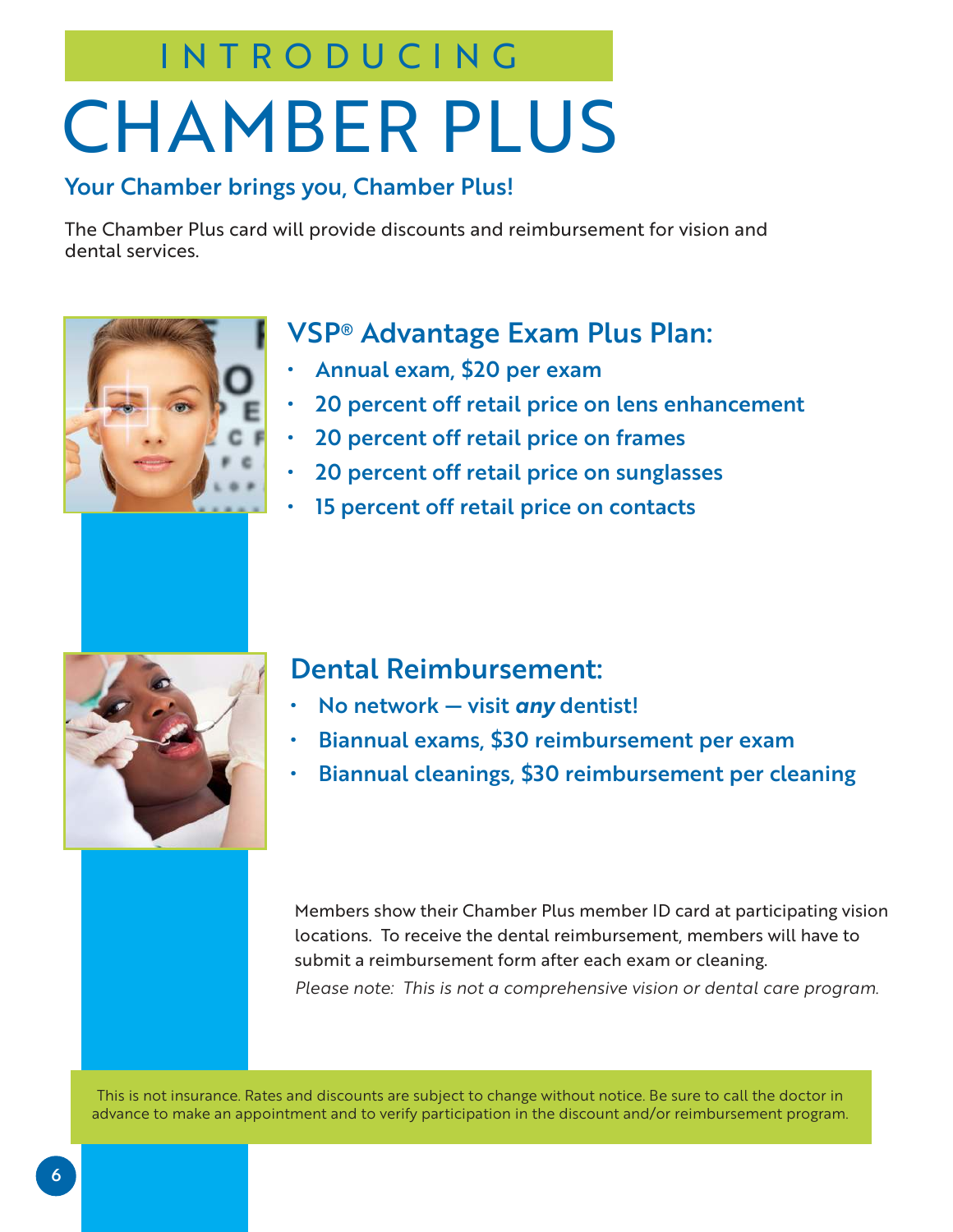

Your local Chamber supports local businesses and the economy. Through our partnership with your Chamber, BlueCross is furthering that commitment by offering quality health plans at affordable prices to your employees.